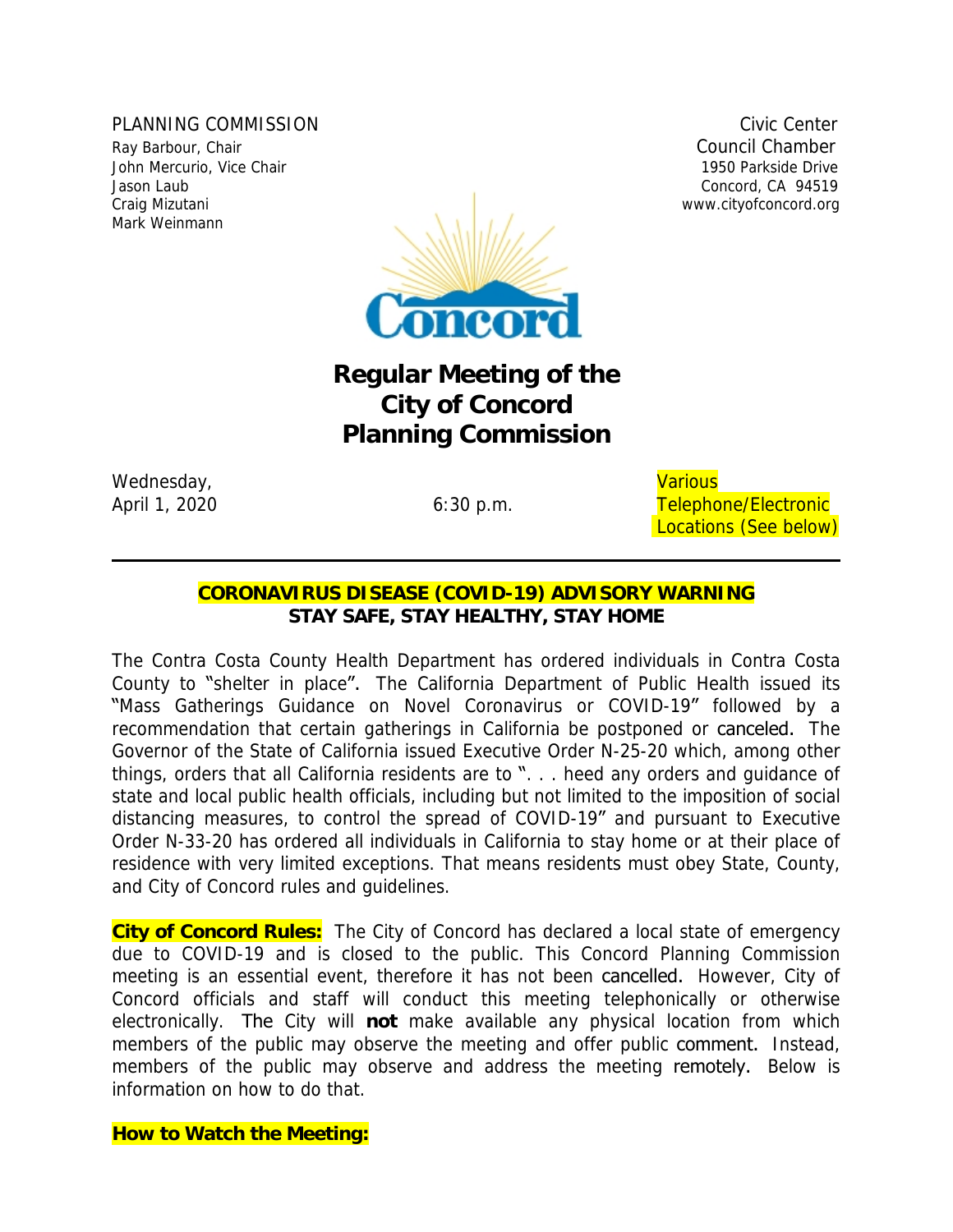- Watch on TV on Comcast Channel 28, Wave Channel 29, and U-verse Channel 99
- Watch the TV broadcast through the City's website by following [THIS LINK](http://204.195.93.6/cablecastapi/live?channel_id=1&use_cdn=true)

## **How to Submit Public Comments:**

Written: All comments received **before 3:00 pm the day of the meeting** will be posted on the City's website as "Correspondence" under the relevant agenda item and provided to the Planning Commissioners at the meeting. Please email your comments to [pcpubliccomments@cityofconcord.org](mailto:pcpubliccomments@cityofconcord.org).

Read Aloud During the Meeting: Email your comments to [pcpubliccomments@cityofconcord.org](mailto:pcpubliccomments@cityofconcord.org) when the Chair opens the public comment period for the relevant agenda item; please indicate the agenda item and title in your email subject line. If you want your comment read aloud, prominently write "Read Aloud at Meeting" at the top of the email and your comments will be read into the record (not to exceed three minutes at staff's cadence).

**AGENDIZED ITEMS –** The public is entitled to address the Planning Commission on items appearing on the agenda before or during the Planning Commission's consideration of that item. Each speaker will be limited to approximately three minutes. Please see "How to Submit Public Comments" above.

- **1. ROLL CALL**
- **2. PLEDGE TO THE FLAG**
- **3. PUBLIC COMMENT PERIOD** Please see "How to Submit Public Comments" above.
- **4. REORGANIZATION OF PLANNING COMMISSION**
	- **1.** Nomination and designation of the Chairperson of the Planning Commission for 2020/21
	- **2.** Nomination and designation of the Vice Chairperson of the Planning Commission for 2020/21

### **5. COMMISSION APPOINTMENTS**

- **1.** Nomination and designation of Design Review Board Liaison and Alternate for 2020/21
- **2.** Nomination and designation of TRANSPAC Liaison and Alternate for 2020/21
- **6. CONSENT CALENDAR** Please see "How to Submit Public Comments" above.
	- **1. [2/19/20 Meeting Minutes](https://www.cityofconcord.org/DocumentCenter/View/4344/021920-Draft-Minutes)**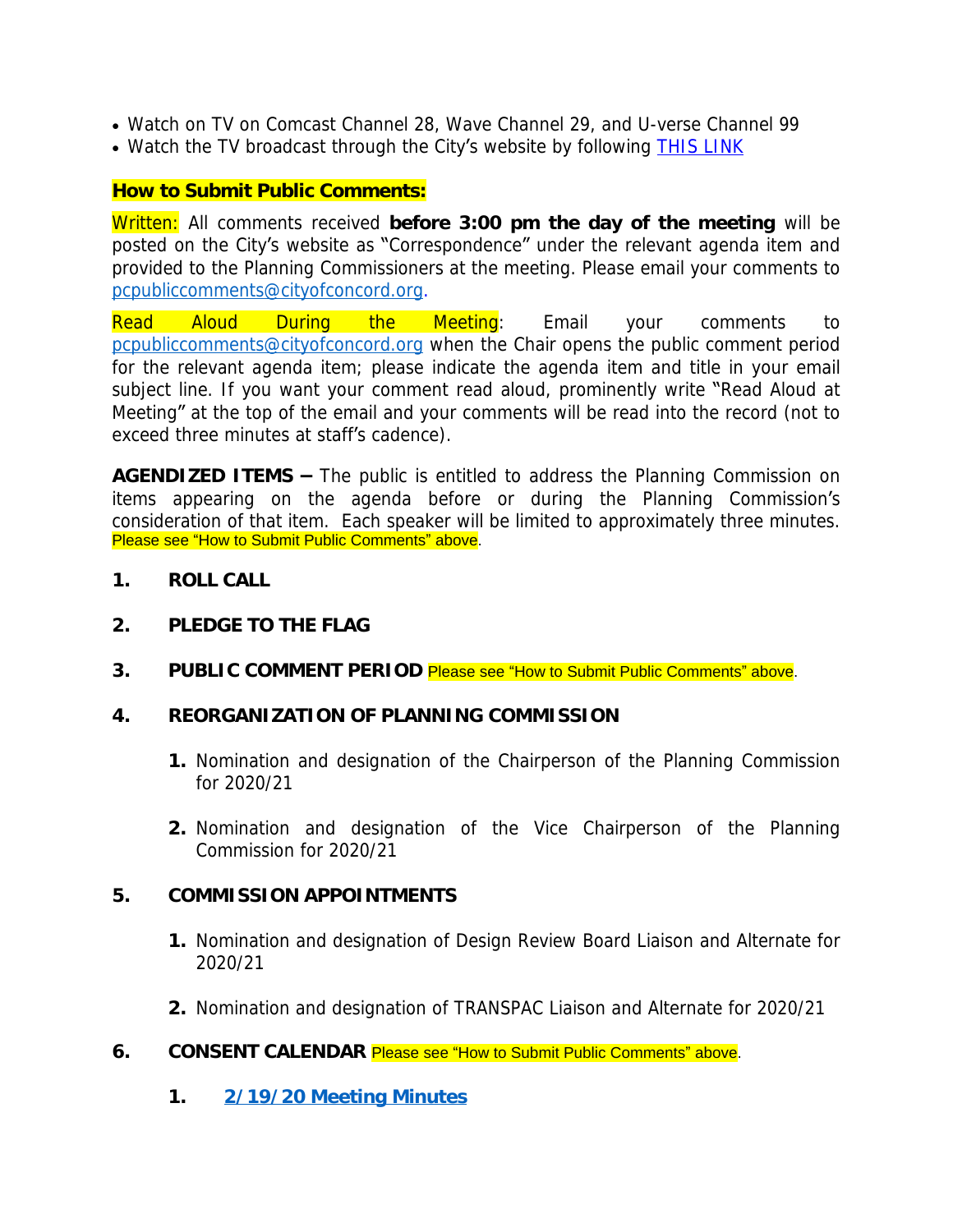**2. [Myrtle Creek Estates Minor Exception](https://www.cityofconcord.org/DocumentCenter/View/4343/Myrtle-Creek-Estates-Minor-Exception-Report) (PL19264 – AA) –** Application for a Minor Exception to the minimum lot area and lot width for two lots of an approved seven-lot subdivision on a 3.6-acre parcel at 5019 Myrtle Drive. The General Plan designation is Rural Residential; Zoning classification is RR20 (Rural Residential, Minimum 20,000 square foot lot size); APN 117-050-008. CEQA: Categorically exempt pursuant to CEQA Guidelines Section 15332 (Infill Development Projects). **Project Planner: Lorna Villa @ (925) 671-3176 or [lorna.villa@cityofconcord.org](mailto:lorna.villa@cityofconcord.org)**

#### **7. PUBLIC HEARINGS** Please see "How to Submit Public Comments" above.

**1. [Multi-Family Units at 1985 North Third Street](https://www.cityofconcord.org/DocumentCenter/View/4340/Multifamily-Duplexes-at-1985-North-3rd-Street-Report) (PL19218 – UP, DR) –** Application for a Use Permit and Design and Site Review to construct four (4) multi-family residential units (three-story) on a 0.17 acre parcel at 1985 North Third Street. The General Plan designation is Commercial Mixed Use; Zoning classification is CMX (Commercial Mixed Use); APN 111-230-021. CEQA: Pursuant to the provisions of the California Environmental Quality Act (CEQA) of 1970, as amended, and pursuant to Section 15303 (New Construction or Conversion of Small Structures), the proposed project qualifies for a categorical exemption. **Project Planner: Joan Ryan @ (925) 671-3370 or [joan.ryan@cityofconcord.org](mailto:joan.ryan@cityofconcord.org)**

#### **[POWERPOINT PRESENTATION](https://www.cityofconcord.org/DocumentCenter/View/4347/Multifamily-Duplexes-PP)**

**2. [Tabernacle Preschool](https://www.cityofconcord.org/DocumentCenter/View/4342/Tabernacle-Preschool-Report) (PL19241 – UP, DR, RT) –** Application for a Use Permit, Design and Site Review, and Heritage Tree Removal to construct a 7,266 square foot preschool building and to repurpose an existing 1,830 square foot residence into an ancillary office with storage on a 1.17-acre site at 4393 Concord Boulevard and 1811 Denkinger Road. The General Plan designation is Low Density Residential; Zoning classification is RS-8 (Residential Single-Family, minimum lot size 8,000 sq. ft.); APNs 115-120-017, -018. CEQA: Pursuant to the provisions of the California Environmental Quality Act (CEQA) of 1970, as amended, and pursuant to Section 15332 "In-Fill Development Projects," the project is classified as a Class 32 Categorical Exemption, as the project is 1) consistent with the City's General Plan and zoning; 2) occurs within city limits on a project site no more than five acres substantially surrounded by urban uses; 3) the project has no value as habitat for endangered, rare or threatened species; 4) there will be no significant effects relating to traffic, noise, air quality or water quality; and 5) the site can be adequately served by all required utilities and public services. **Project Planner: Ryan Lenhardt @ (925) 671-3162 or [ryan.lenhardt@cityofconcord.org](mailto:ryan.lenhardt@cityofconcord.org)**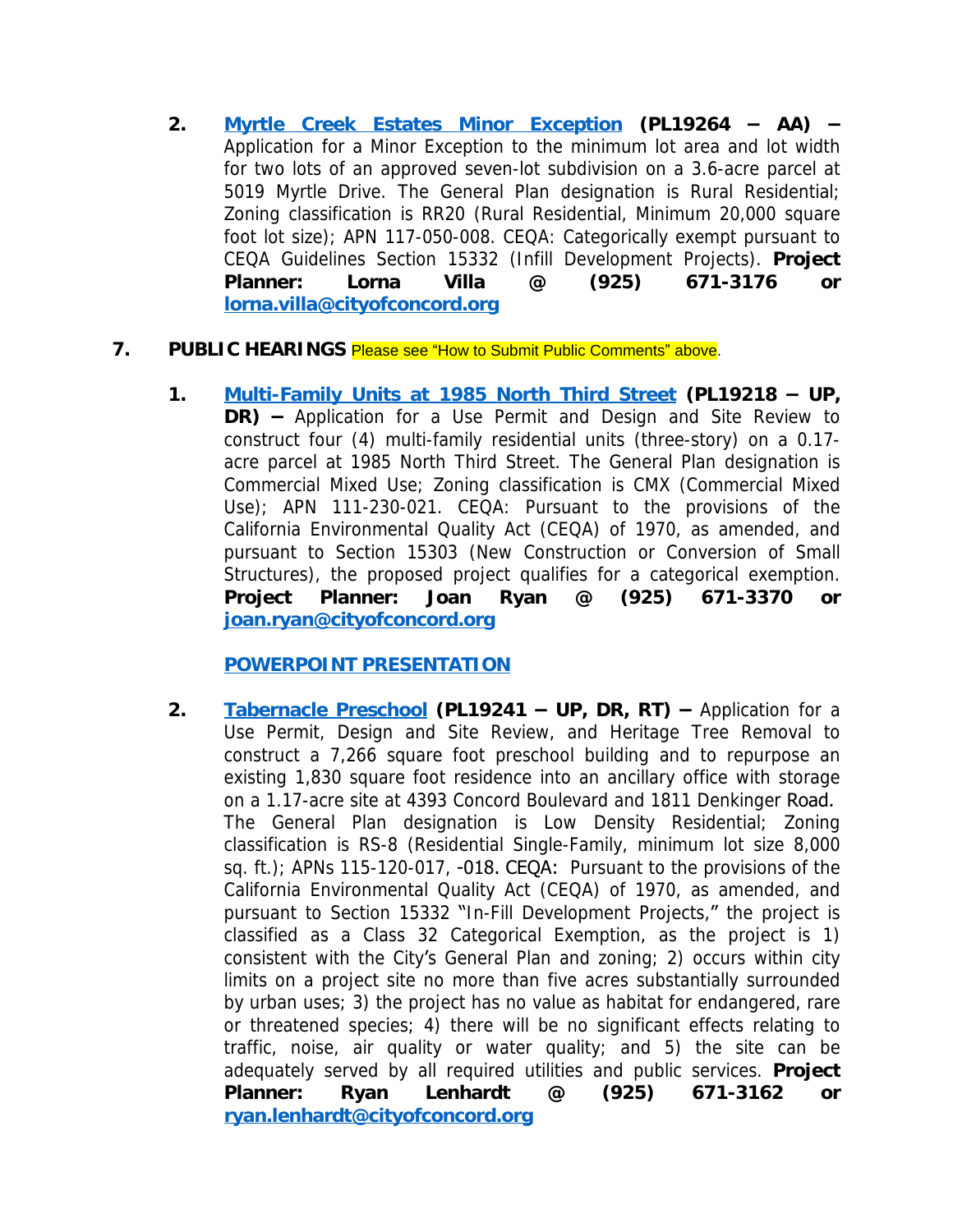## **[POWERPOINT PRESENTATION](https://www.cityofconcord.org/DocumentCenter/View/4353/Tabernacle-Preschool-PP)**

### **[CORRESPONDENCE](http://cityofconcord.org/DocumentCenter/View/4357/Tabernacle-Preschool-Correspondence)**

**3. [Concord Industrial Center](https://www.cityofconcord.org/DocumentCenter/View/4341/Concord-Industrial-Center-Report) (PL19144 – GP, RZ, PM, UP, DR, RT) –** Application to amend the General Plan designation from Regional Commercial to Business Park, Rezoning Parcels A-C from Regional Commercial to Office Business Park and Parcel D from Regional Commercial to Industrial Business Park, a four-lot Tentative Parcel Map, a Use Permit to increase parking by more than 10 percent of the parking requirement, Design and Site Review, and Heritage Tree Removal for three light industrial buildings (Parcels A-C) and a remainder parcel (Parcel D) on a 13.5-acre site at 999999 Arnold Industrial Way. The General Plan designation is Regional Commercial; Zoning classification is RC (Regional Commercial); APN's 159-090-047, -048, -049. CEQA: An Addendum to the certified Environmental Impact Report (EIR) (State Clearinghouse [SCH] #2005092130) for the Lowe's Shopping Center Project was prepared. According to Section 15164 of the CEQA Guidelines, an addendum to a previously certified EIR or Negative Declaration is the appropriate environmental document in instances when: none of the conditions described in Section 15162 call for a subsequent review, "only minor technical changes or additions are necessary," and when the new information does not involve new significant environmental effects beyond those identified in the previous EIR. The proposed project modifications would have no new significant environmental effects beyond those identified in the certified Final EIR. Therefore, the Addendum is the appropriate environmental document under CEQA. **Project Planner: Ryan Lenhardt @ (925) 671-3162 or [ryan.lenhardt@cityofconcord.org](mailto:ryan.lenhardt@cityofconcord.org)**

### **[POWERPOINT PRESENTATION](https://www.cityofconcord.org/DocumentCenter/View/4339/Concord-Industrial-Center-PP)**

### **[CORRESPONDENCE](http://cityofconcord.org/DocumentCenter/View/4356/Concord-Industrial-Center-Correspondence)**

### **8. COMMISSION CONSIDERATIONS**

- **9. STAFF REPORTS AND ANNOUNCEMENTS**
- **10. COMMISSION REPORTS AND ANNOUNCEMENTS**
- **11. FUTURE PUBLIC HEARING ITEMS**
- **12. ADJOURNMENT**

Next Meeting: Regular Meeting Date: 4/15/2020 – 6:30 PM